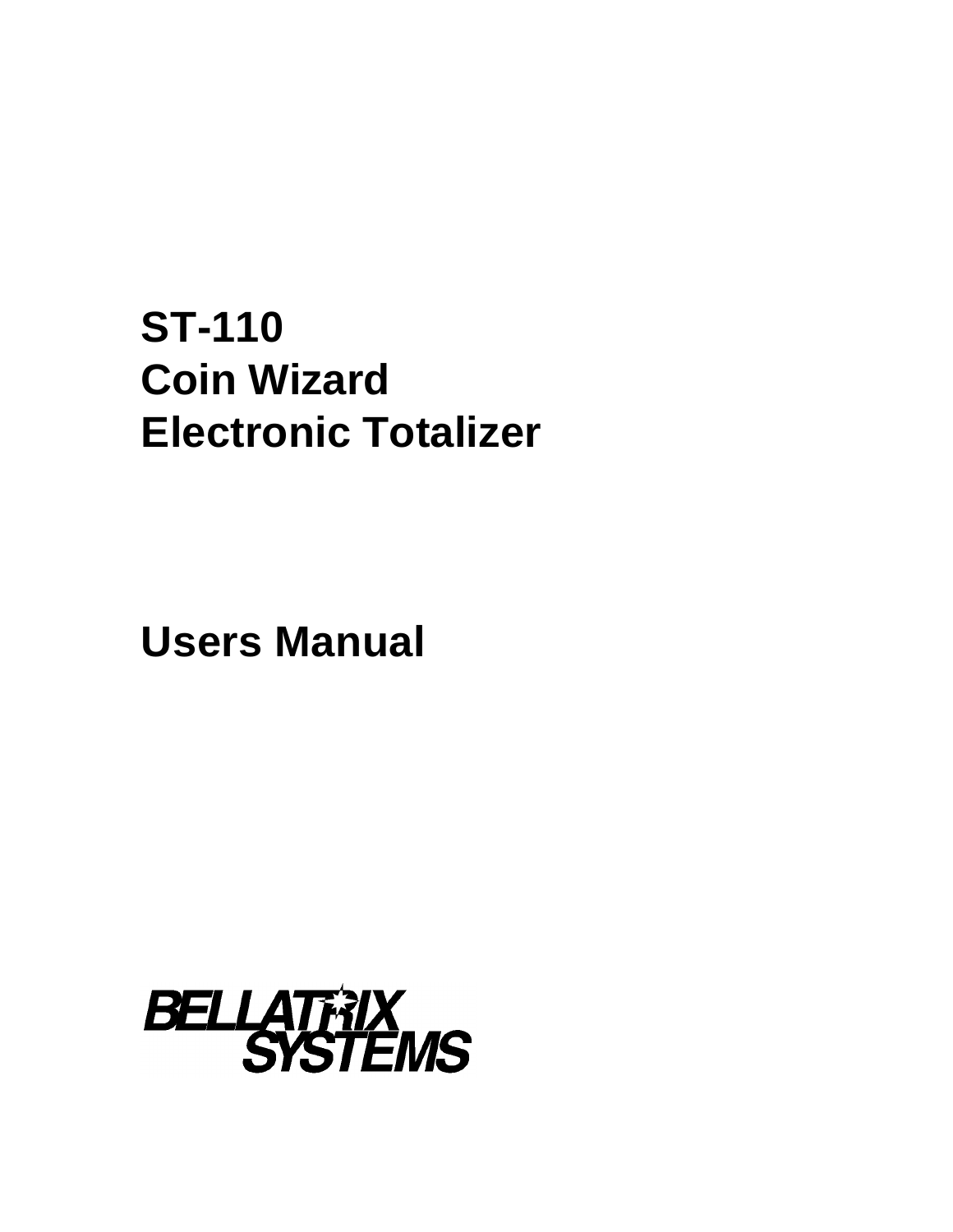| <b>Contents</b>                 | Page                    |
|---------------------------------|-------------------------|
| <b>CONTENTS</b>                 | 2                       |
| <b>GENERAL INFORMATION</b><br>3 |                         |
| <b>INSTALLATION</b>             | $\overline{\mathbf{4}}$ |
| <b>TROUBLESHOOTING</b>          | 8                       |
| <b>MAINTENANCE</b><br>11        |                         |
| <b>RESETTING</b>                | 12                      |
| <b>REMOVING FROM RACK</b>       | 13                      |
| <b>PARTS DIAGRAM</b>            | 14                      |
| <b>PARTS LIST</b>               | 15                      |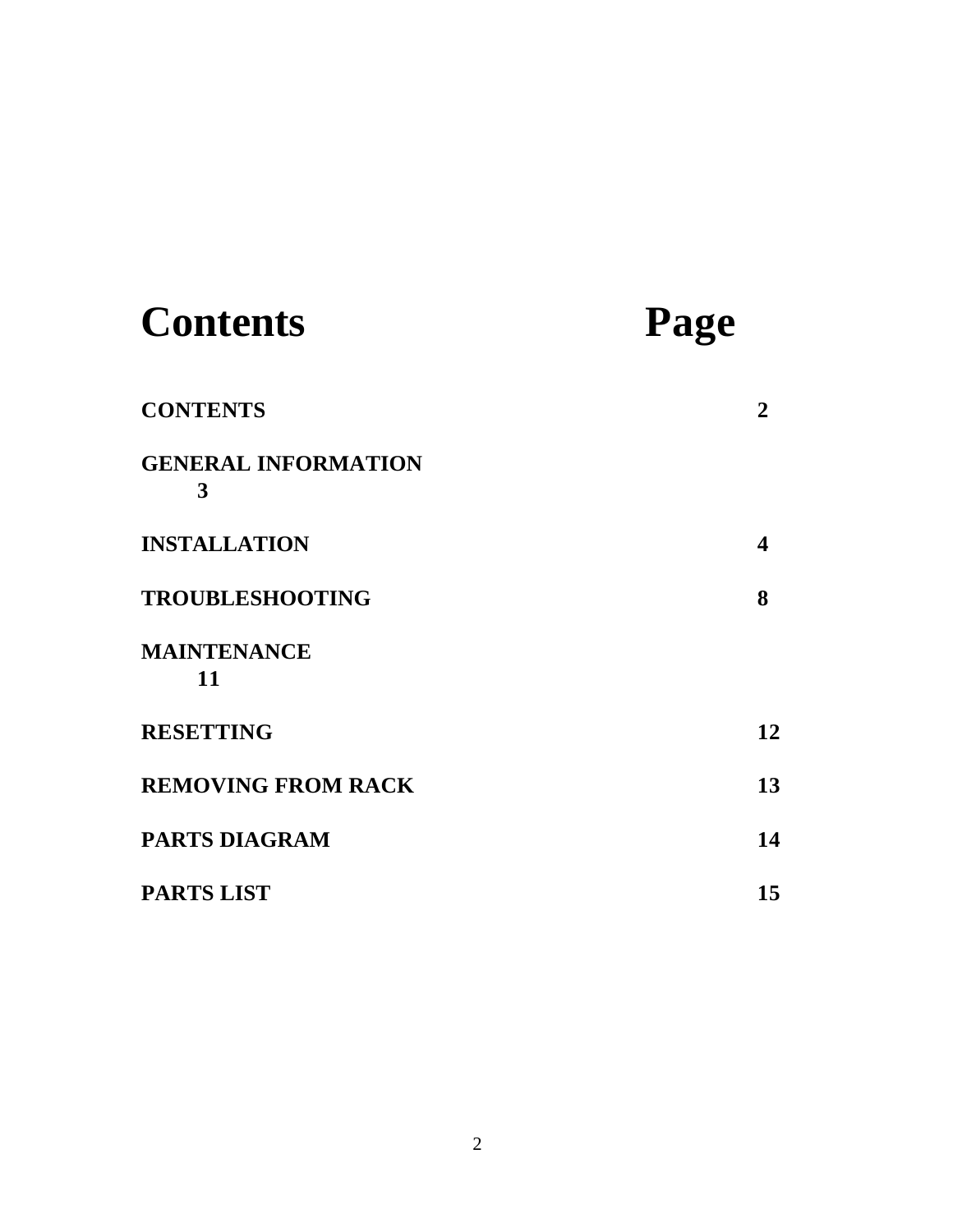# **General information:**

The Coin Wizard is simple to use and easy to maintain. Installation can usually be accomplished in a matter of minutes. Price changes are made on a daily basis with a key switch. Major price changes are made electronically, are much less costly and time consuming than with mechanical coin devices and can be done without removing the mech from the rack.

### **Features:**

- **Coin Totalizing**: The Coin Wizard will handle any combination of coins inserted (except for pennies) in any sequence.
- **Three Price Tiers:** Three price tiers are available with the keyswitch model wizard. (Wizards may also be purchased with keyless entry optical datalinks which have four tier pricing capabilities.)
- **Edition and price changes and Automatic Door Unlocking:** A keyed electronic switch is used to make regular price changes. The keyswitch looks like the changeover keyway from the exterior of the box. During installation of the Wizard, the old changeover keyway and linkage is removed and the key switch is installed in its place. The keyswitch cable is then connected to the wizard. Price changes are made by switching the keyswitch to 1 of 3 positions. Each time the key is turned the Wizard will unlock the rack door. This feature can be used in place of slugs to open the rack for servicing.
	- o **Note:** The driver inserts the changeover key and turns the lock. This changes the price and opens the door. If the driver is not changing the price, the keyswitch must be returned to its original position before removing the key.
- **Automatic Coin Path Clearing:** The ST-110 Wizard is designed so that each time the coin return button is pushed, the body of the mechanism opens to assist in clearing coin jams.
- **Slug and Foreign Coin Rejection:** The Wizard may be purchased with ferrous coin and slug rejection capability.
- **Permanent Electronic Price Changes:** Plugging in an electronic wand and pressing a button changes prices. This can be done without removing the mechanism from the rack.
- **Upgrading to Full Data Collection:** The Wizard can be upgraded to data collection capability. This is compatible with the Single-Trak Data Acquisition and Management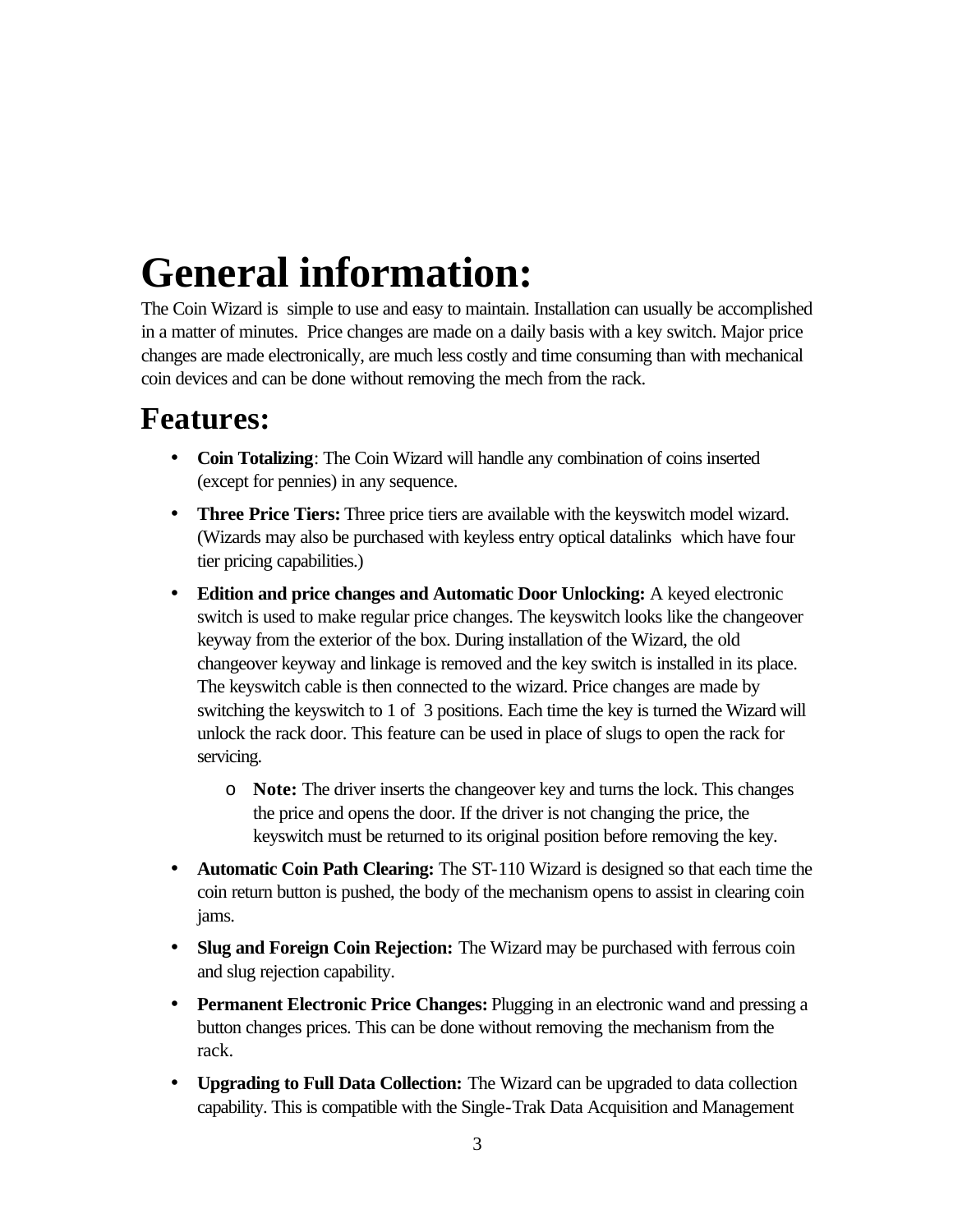system for Single Copy Sales. Newspaper personnel can upgrade the mechanism without removing it from the rack.

### **Installation of the ST-110**

The ST-110 electronic coin mechanism is designed for easy retrofit into newsracks. Model ST-110 is specifically designed to replace the mechanical stacker style coin devices.

#### **Tools Required**

Medium size pliers Phillips screwdriver Flat blade screwdriver Nut driver Snap ring pliers

#### **Installation Procedure**

- Open the head of the newsrack. **Note:** Always **open** the rack door for ST-110 installation and **close** for removal from rack.
- Remove the existing mechanical coin device. Check to make sure that the face of the rack head is straight. If the backplate of the mech isn't flat against the inside of the head, the door tongue will be difficult to adjust.
- Remove the quick changeover linkage and keylock, saving the spring clip that held the lock in place. Insert the keyswitch into the hole from the outside. Use the spring clip to fasten the keyswitch in place from the inside. Move the keyswitch cable out of the way for mechanism installation. (If you are replacing an ST-110 with another, you won't usually need to remove the keyswitch from the rack.)
- Remove the nylon tab from the coin path of the ST-110. This is located on the right side of the housing. It is placed there to prevent the damper from moving during shipment. (Constant damper movement can cause the battery to discharge faster than normal.) This tab may be saved and reused if mechs need to be shipped back for repair.

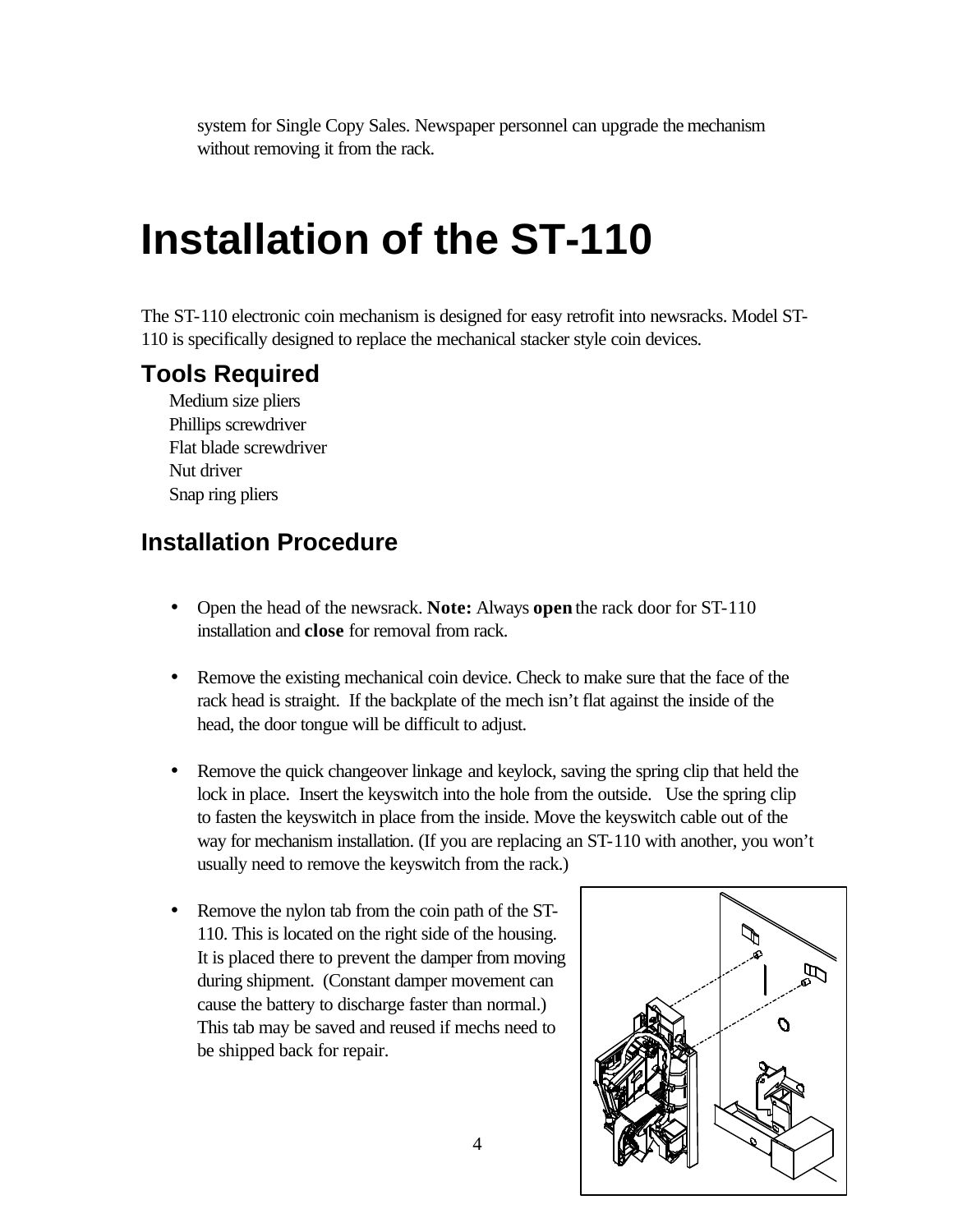- Install the mechanism into the rack head by lining up the two notches on the bottom of the mech with the bottom studs and the two holes in the top of the backplate with the top studs. Secure by locking the Lock-In Bracket handle into the slots and bending the Lock-In Wireform over the top of the bracket.
- Verify that nothing obstructs either coin door, the coin deflector or interferes with any other mechanical function of the mechanism.
- The front of the coin return slide should fit between the lower projections of the coin deflector. If it does not fit correctly, bend the slide edge to position it properly. Make sure the stationary latch does not rub on the plastic coin doors. Bend the latch if necessary.
- **BEFORE AFTER TOP TONGUE HOOK**
- Check the coin return button to make sure there is a small amount of play before it contacts the coin return lever on the mechanism. Make sure that the return catch does not contact the return door pin when it is in the up position before the coin return button is pushed. If it touches, inspect the coin return linkage.

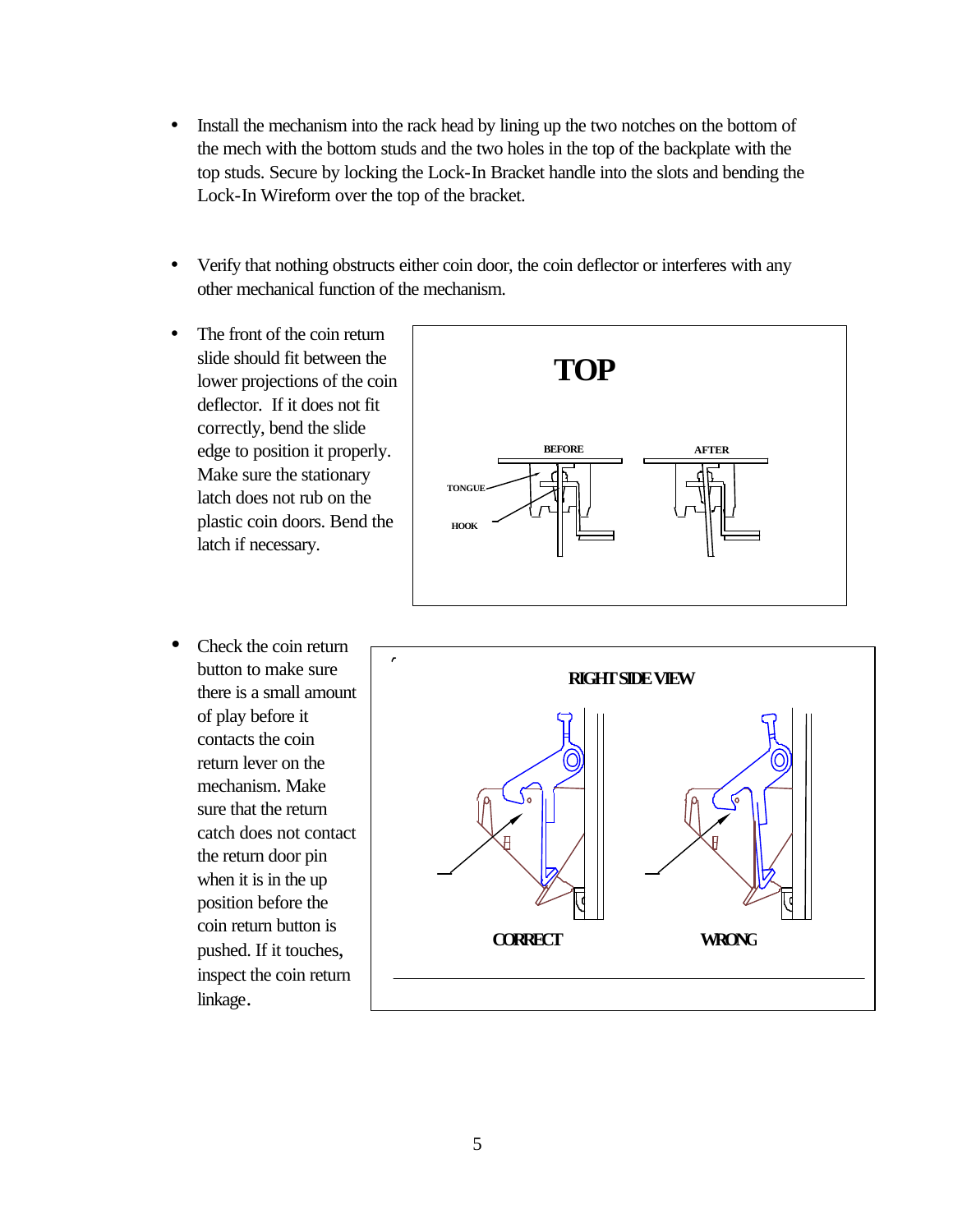• Open and close the rack door to check the interface with the door tongue. Make sure that the right side of the tongue holds the coin retain door closed. Be sure that the tongue doesn't interfere with the coin deflector at the bottom of the mechanism.



• Plug the keyswitch connector into the circuit board on the mechanism.



• Close the newsrack head and test the mechanism.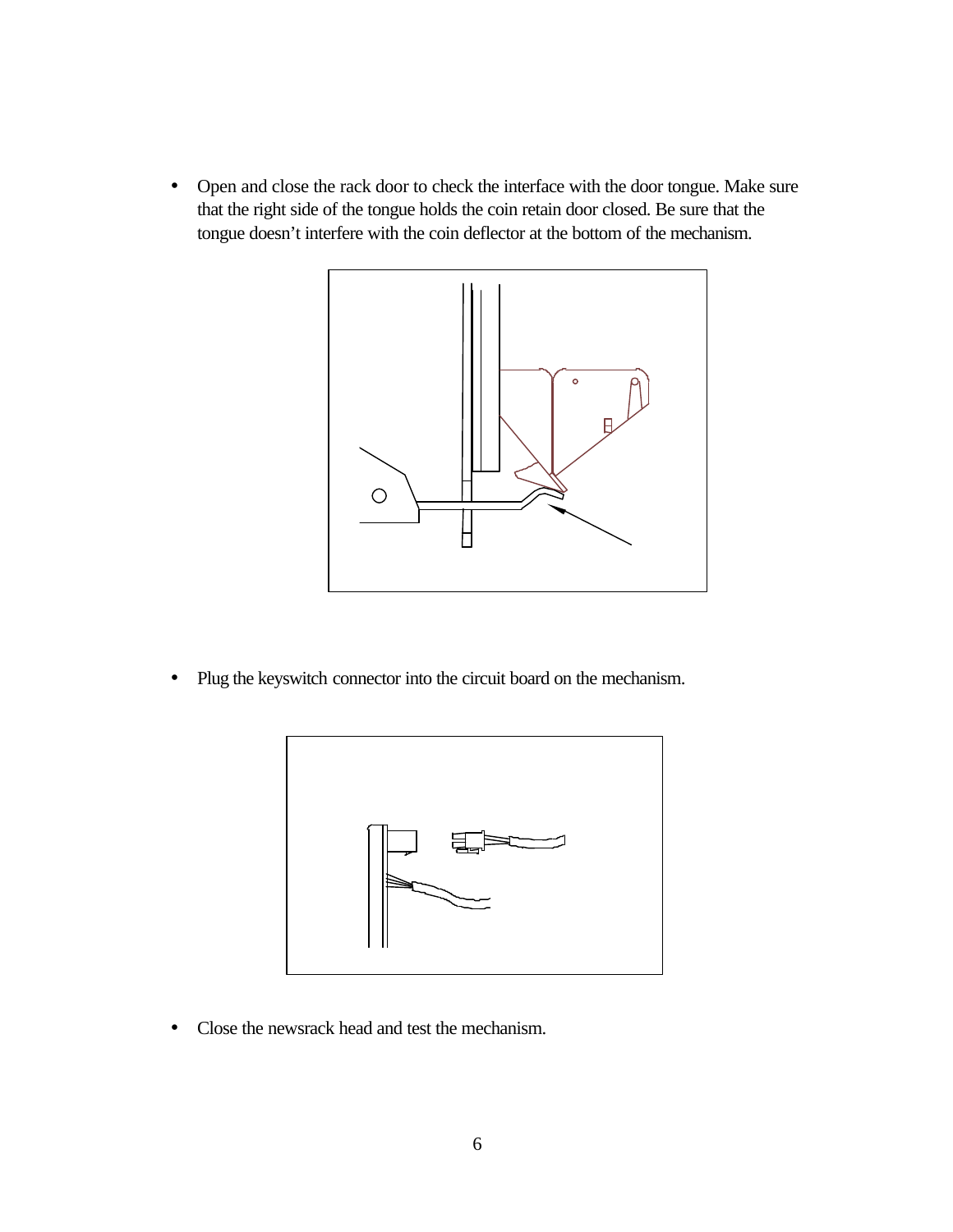- Test the coin reader by inserting coins into the mech. The mech should open on coins equal to or greater than the price of a paper but not less. The coin sensing mechanism in the mech requires that the rack be sitting relatively level.
- Test to verify that the mech changes prices when the keyswitch is turned. Check to see that **each** keyswitch **position** opens the rack on the correct amount of money. Remember that turning the keyswitch also unlocks the door so open and close the door to reset the lock before testing with coins.
- Check that the coin return is functioning properly. Insert coins into the mech that equal **less** than the newspaper price. The solenoid on the mech should not fire but the coin return button should return the coins through the coin return slot. When the coins inserted are equal to or greater that the price of the paper, you should hear the solenoid fire and the coin return will be inoperative.
- If coins or the keyswitch do not unlock the newsrack door or the coin return button does not work refer to the troubleshooting section.
- Change the rack faceplate so customers will know that they can use any combination of coins to purchase a newspaper.

*Note: Bellatrix provides a temporary faceplate sticker to cover the dime slot and announce that the rack will take any coin combination.*

#### NOTE: UNPLUGGING THE BATTERY WILL CAUSE THE WIZARD TO LOSE ITS PRICE MEMORY. IF THE BATTERY IS UNPLUGGED, REFER TO THE **WIZARD WAND USER MANUAL** TO RESET THE MECH.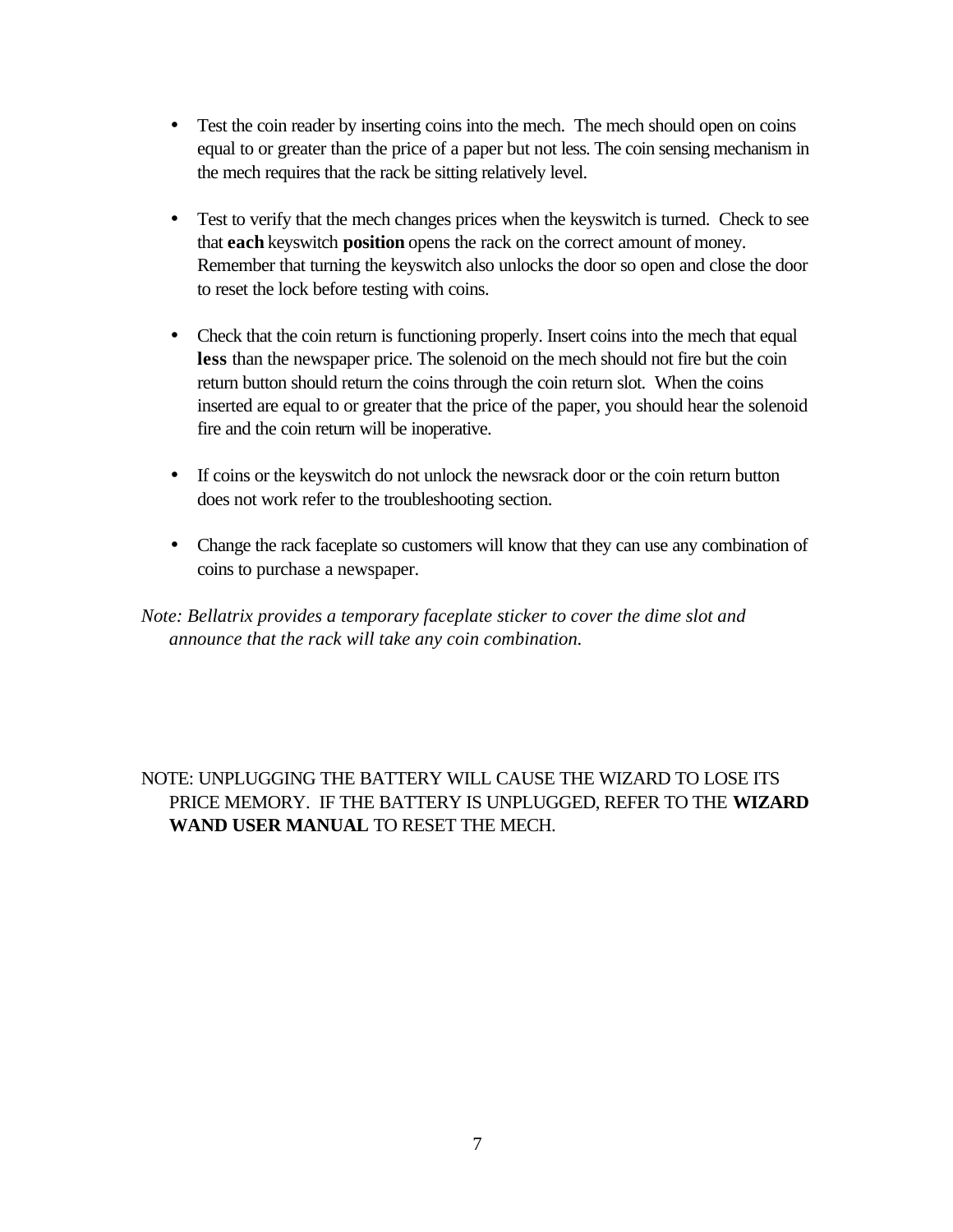## **Troubleshooting the ST-110**

#### **Problem 1: Key will not open the newsrack.**

#### **Solution:**

- If the keyswitch will not open the rack, open the rack head to make sure the keyswitch cable is properly connected to the circuit board. Turn the keyswitch and observe whether the solenoid fires. If it does, verify that the trip lever falls freely and falls all of the way down. It shouldn't hang up on the door tongue. The tongue must be positioned to allow the trip lever to fall freely into the down position when the solenoid is fired. If the trip lever does not hang straight down, it will not hold the door tongue down to open the rack door.
- Look at the coin accept door to make sure that it is closed completely by the door tongue when the rack door is shut. If the coin door isn't closed all of the way, the tongue may require adjustment.
- Check that the coin return door is completely closed. If the coin return lever does not slide freely, the door may not close and allow proper communication. Check the rack for physical damage that could be causing the door to operate incorrectly.
- If the solenoid does **not** fire, replace the keyswitch and run the above test. If the solenoid doesn't fire after the keyswitch has been replaced, test the battery with a battery load tester or replace with a known good battery. If the battery checks out OK, but the solenoid still doesn't fire, return the mech for repair.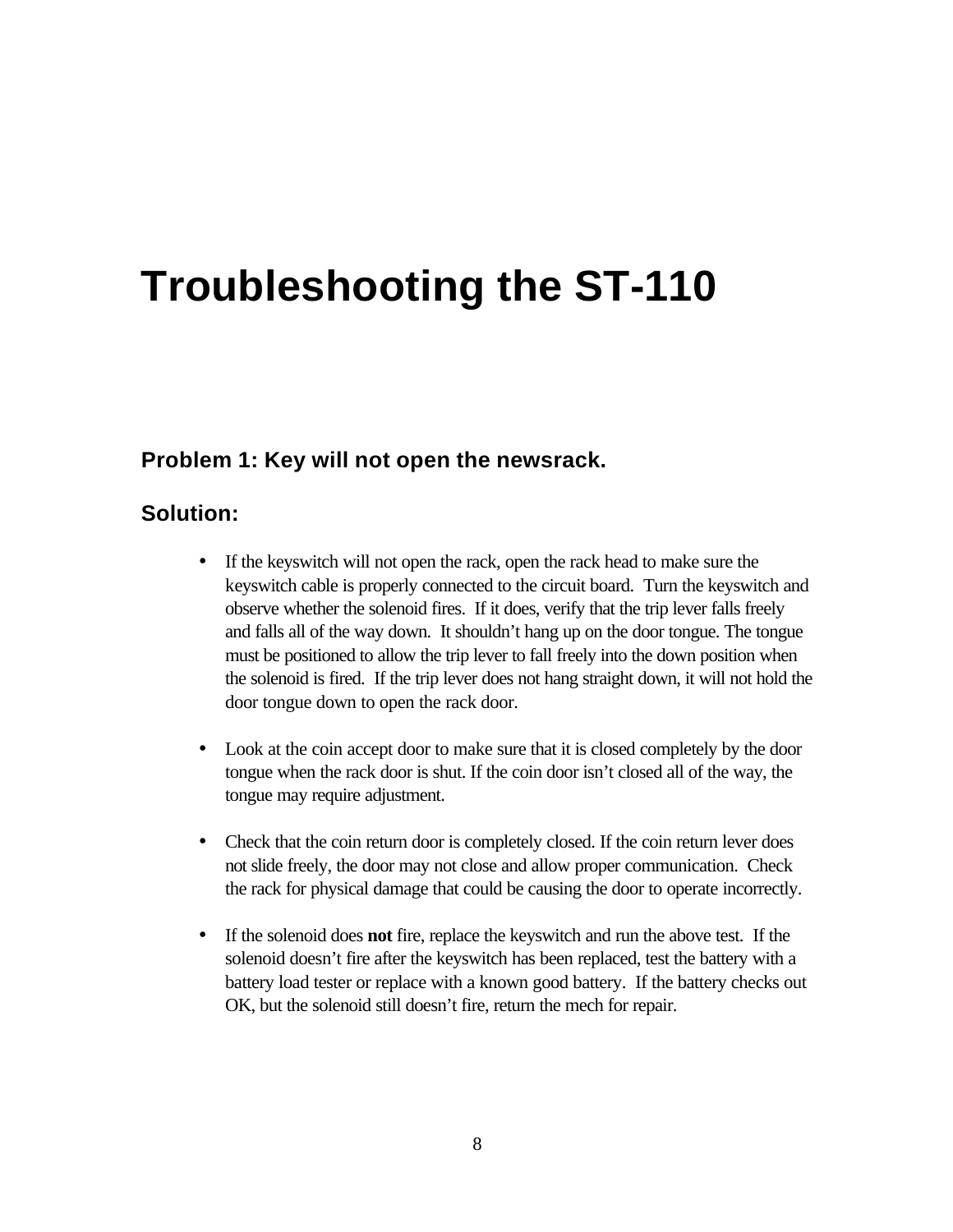#### **Problem 2: Rack will not open with coins.**

#### **Solution:**

- Open the rack head and look for jammed coins around the coin doors.
- Make sure that the tongue is not pushed up against the coin deflector. This could cause the coin doors to jam.
- Put a coin in the coin slot. If the coin doesn't fall through to the coin box, push the coin return button to try to clear the coin path.
- If the coin still doesn't fall through, check for foreign material in the coin slot and path. Most of the time the foreign material can be shaken out. There are also three access holes along the coin path to help clear obstructions. Don't use sharp objects like screwdrivers to clear the coin path. This creates scratches and in turn can cause more coins or objects to hang up.
- If still unable to clear the coin path, remove the nuts on the two brass **J** hooks that hold the front and back housing together. Inspect and clear the coin path. Make sure that the damper is positioned correctly and moves freely. The damper has a peg on either side that fits into a hole on the front and back housings.

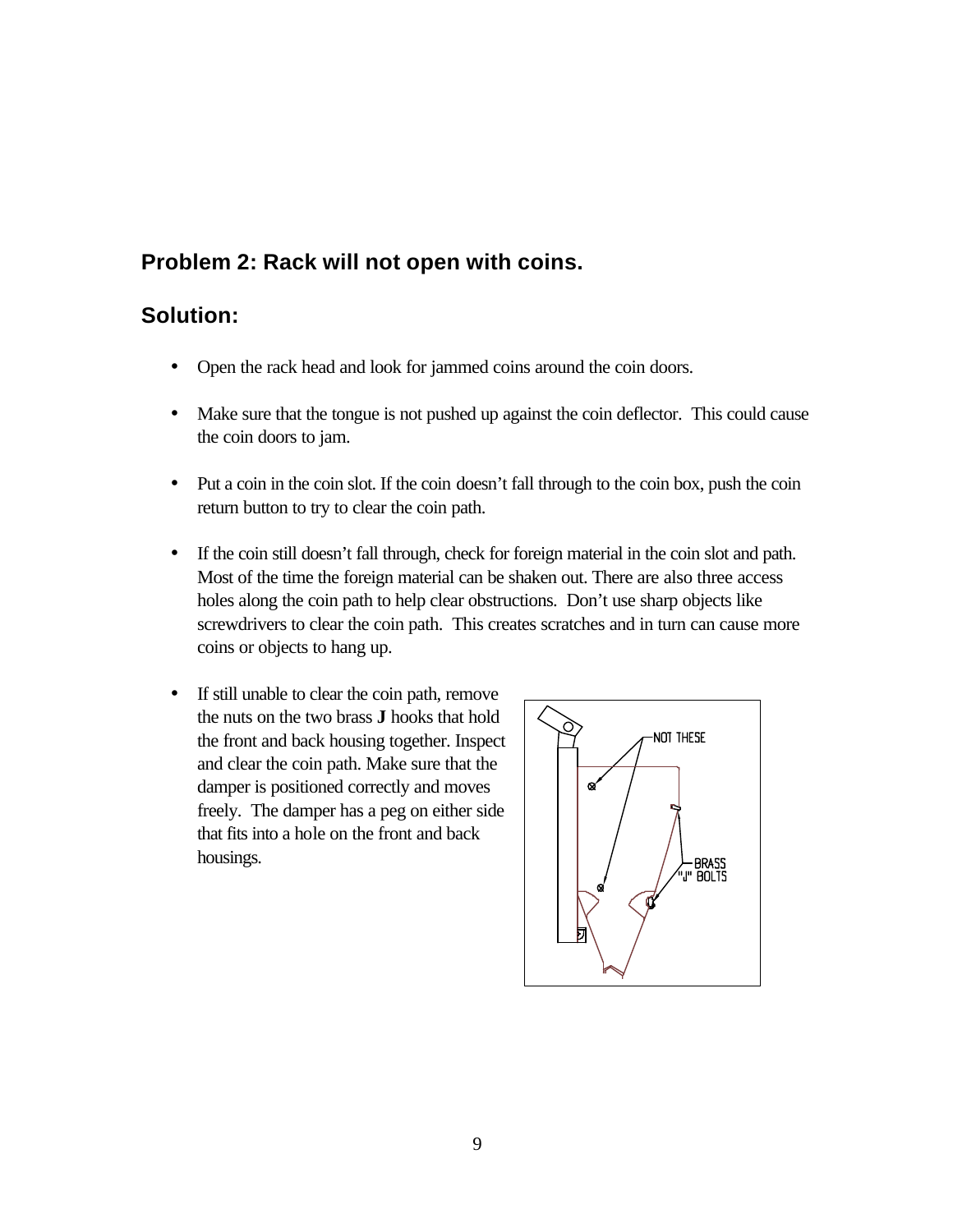- If the rack has a gum stopper, bend it down to prevent interference with the coin door, and to allow coins to slide off. Inspect the rack for other signs of damage and ensure that the lock bar is not interfering with the coin return lever.
- After clearing any obstructions, with the trip lever in the raised position, drop coins through the coin slot and verify that the solenoid fires and the trip lever falls. If it does not, follow the keyswitch and battery tests in Problem 1.

#### **Problem 3: Rack won't open because the return catch prevents trip lever from falling.**

#### **Solutions:**

• The return catch has been designed to touch the trip lever when the trip lever is in the raised position. If the return lever does not return all the way forward, the return catch remains down and the foot can bind against the trip lever. Look for conditions that may bind the trip lever. Examples are rough edges, loose pushpin, and dirt or sticky substances on the coin return button.



### **Problem 4: Coin return button does not release the coin door.**

#### **Solutions:**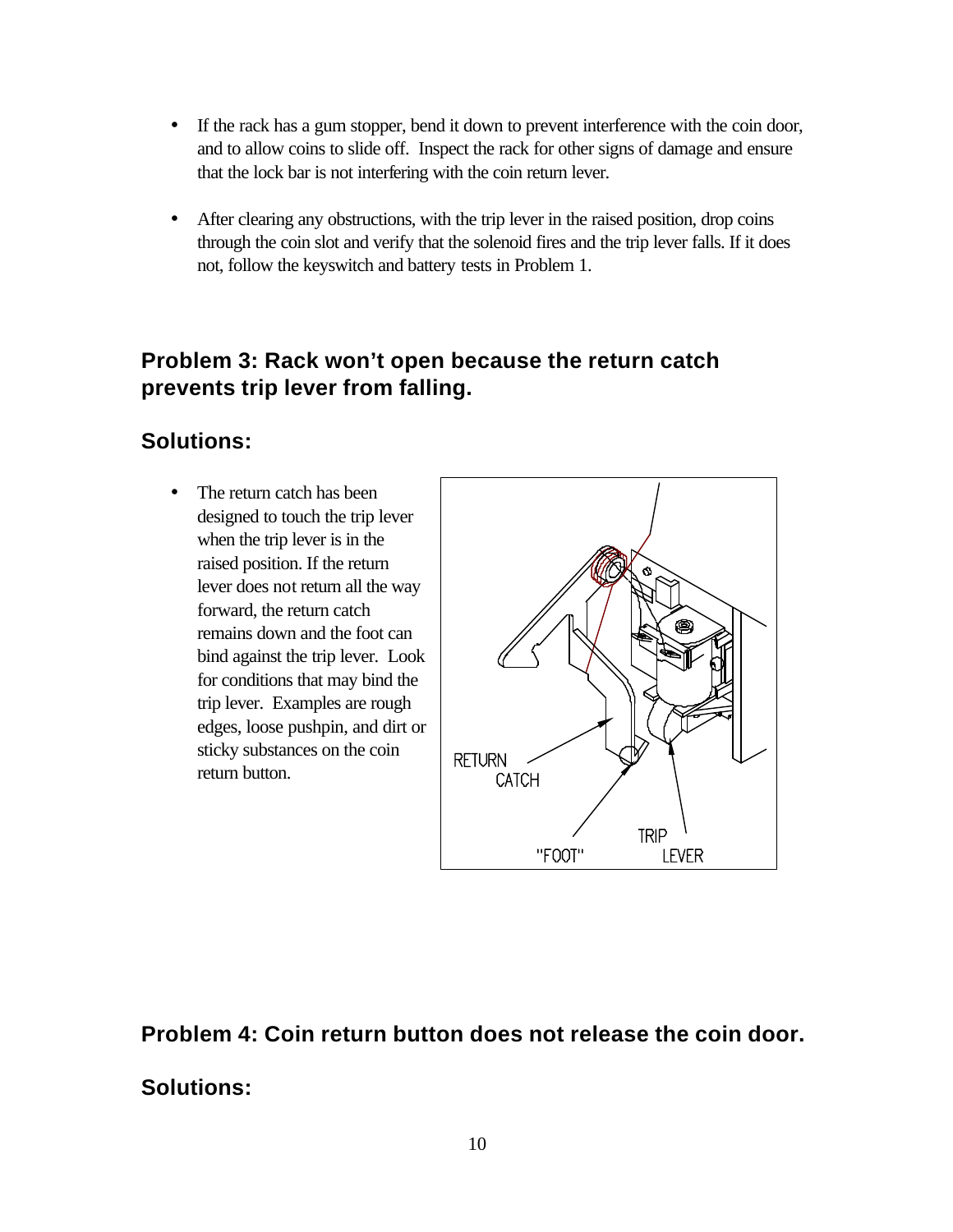- The rack face may be bent. If so, it will need to be straightened for proper interface.
- Replace short coin return button with a longer one if the button isn't pushing the return lever all of the way in.
- The stationary latch may be preventing the coin return door from opening. Bend the stationary latch about 10 degrees from the rack.

### **Maintenance**

Mechanical and electromechanical devices are subject to interference from the buildup of dirt, sand, grime, etc. The ST-110 mechanisms have very few moving parts, but still require some maintenance.

#### **Preventative maintenance**

Occasional cleaning of the coin path and door assemblies will prevent most problems. In normal circumstances, cleaning with compressed air once or twice a year should be adequate. In very dusty, salty or windy climates, cleaning will be required more often.

#### **Clean the coin path of the assembly**

Dirt buildup can cause additional friction as the coin slides through the coin path. In extreme cases this may cause coins to jam, or move too slowly through the coin path to be read correctly. To clean, open the coin path and wipe away dirt with a clean towel or cloth.

#### **Check the coin box assembly**

The doors of the coin box assembly should open freely when pressed down. These may have damaged due to vandalism. Replace with new doors if needed.

*NOTE: Do Not use any oils, lubricants or solvents when cleaning the mechanism, as they can cause damage. Many kinds of aerosol type cleaners, such as WD-40 or TV tuner cleaners, will leave residue that attracts dust and dirt build up and cause malfunctions. These should always be avoided. Use Windex™ or a similar type of cleaner, and a paper towel to clean the coin path.*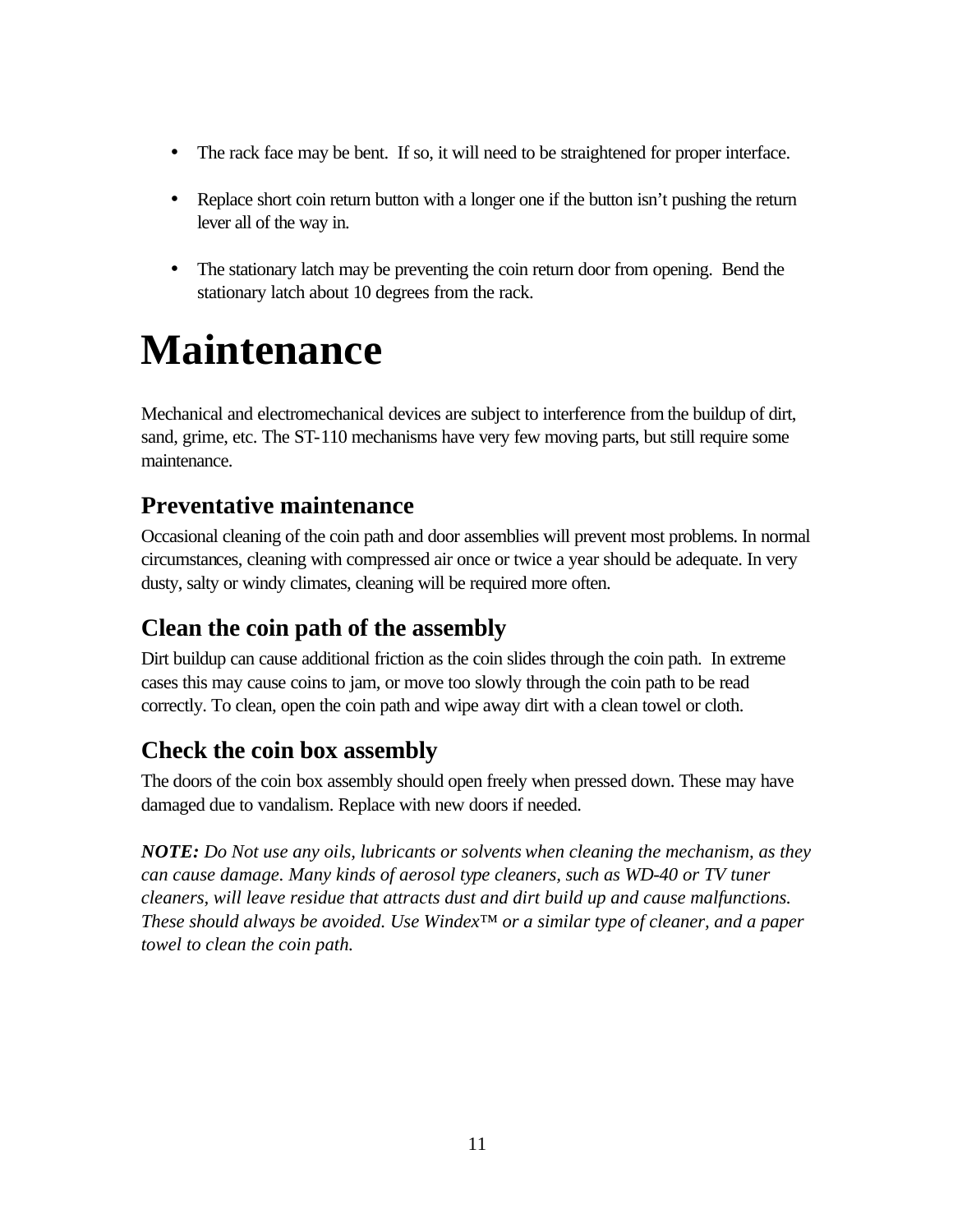# **Resetting the ST-110**

- Resetting is most often performed to set up a new mech or to change a price in the mech.
- With the mechanism in a rack and the rack door closed, use a flat or forked tip screwdriver or similar tool to short across the solder pads labeled TP1 and TP2. These are located above the large capacitor C10 on the circuit board. Be careful not to short any other points together. On some mechanisms there is a 5 Volt trace above the pads. If this trace is shorted, the battery can be damaged.
- When TP1 and TP2 are shorted, the solenoid will fire. This procedure also erases the memory in the mech and will need to have the price reprogrammed into it. To reprogram prices, see the instruction manual for the Wizard Price Set Wand.

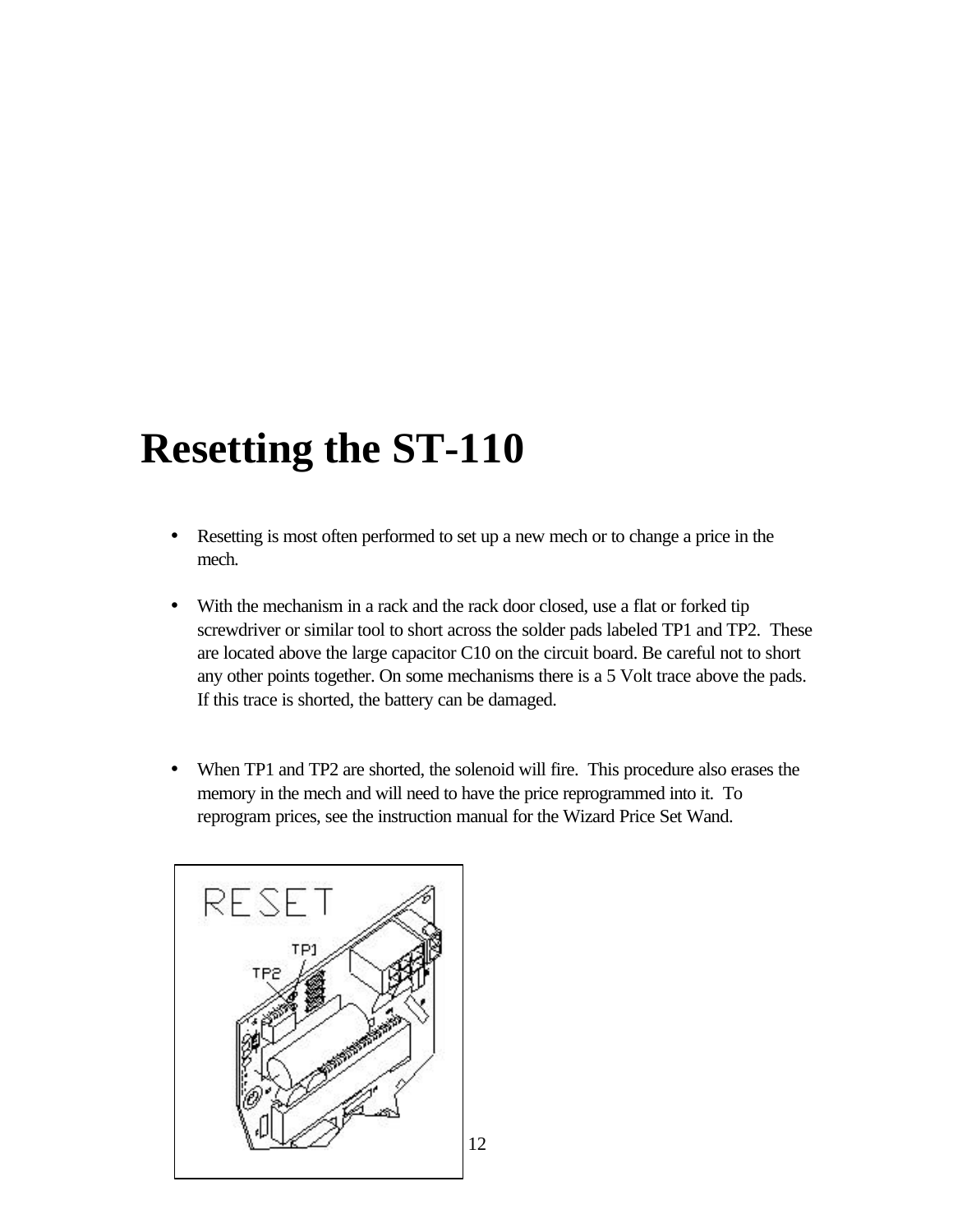### **Removal of ST-110 from Newsrack**

- With the rack door open, the coin retain door hangs straight down. The ramp area hangs through the tongue slot in the mounting area of the rack. If the mechanism is pulled up during removal, the ramp can get caught on the metal slot and broken off.
- The drawing shows the ST-110 rack section with rack door open. The coin door hangs down and triangular ramp can catch in slot in head.



• The ST-110 rack section with the rack door closed. Note that the door tongue pushes the coin door closed.

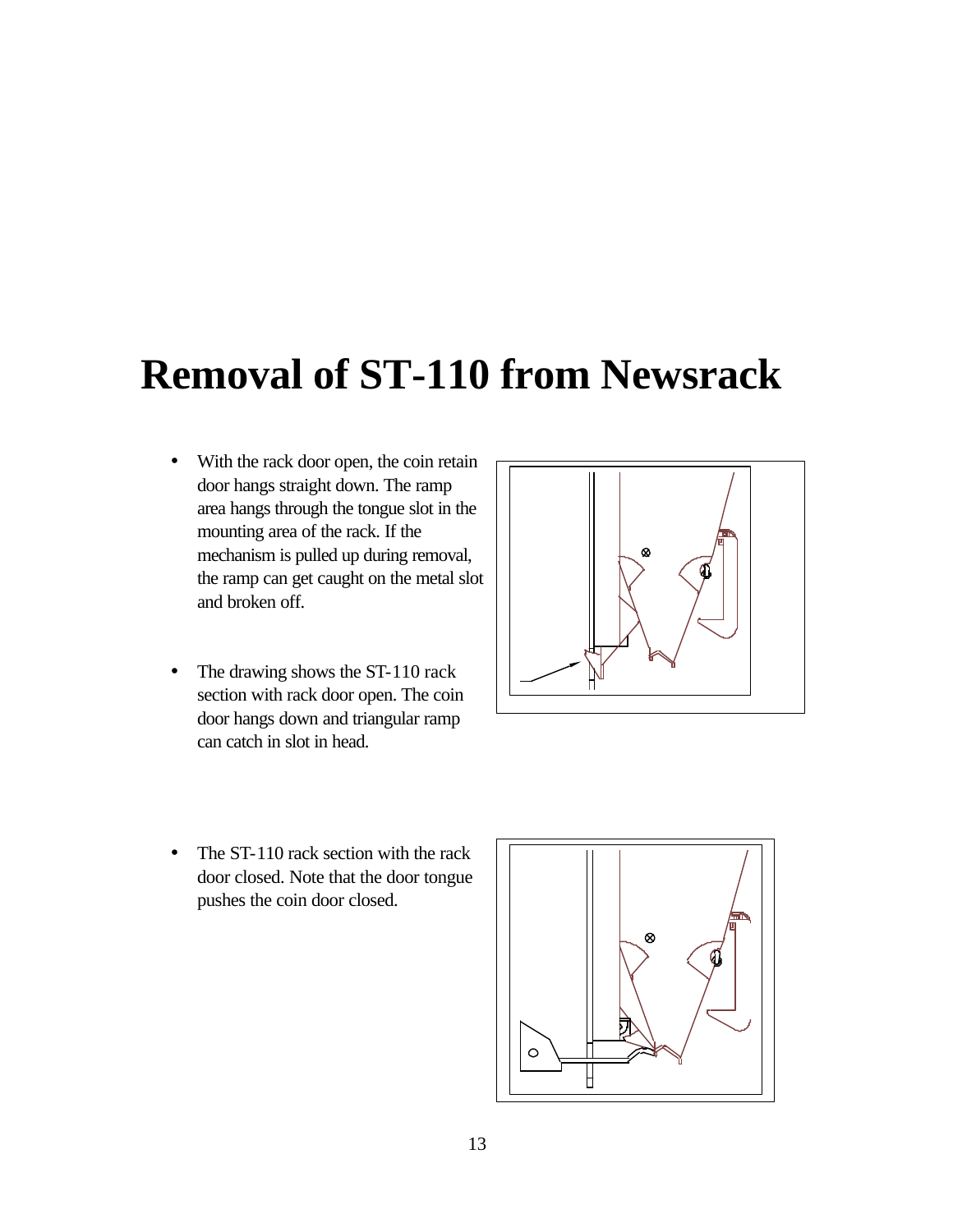**Parts Diagram**